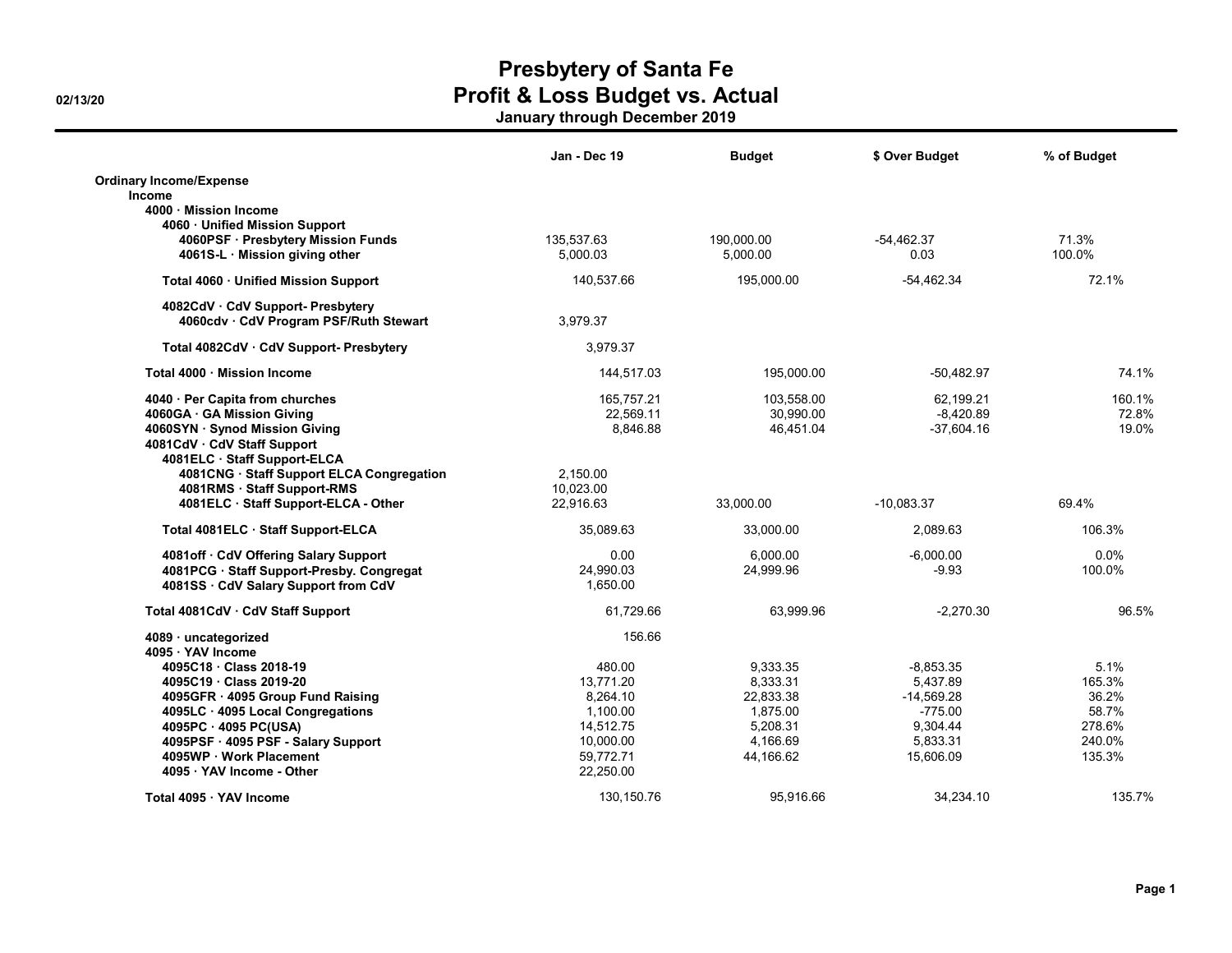|                                                                                                                                                                                                                                                           | Jan - Dec 19                                                          | Budget                                                                | \$ Over Budget                                      | % of Budget                                              |
|-----------------------------------------------------------------------------------------------------------------------------------------------------------------------------------------------------------------------------------------------------------|-----------------------------------------------------------------------|-----------------------------------------------------------------------|-----------------------------------------------------|----------------------------------------------------------|
| 4162TEM · Teaching Elders Mission                                                                                                                                                                                                                         | 4.570.68                                                              | 7,500.00                                                              | $-2.929.32$                                         | 60.9%                                                    |
| <b>Total Income</b>                                                                                                                                                                                                                                       | 538,297.99                                                            | 543,415.66                                                            | $-5,117.67$                                         | 99.1%                                                    |
| Gross Profit                                                                                                                                                                                                                                              | 538,297.99                                                            | 543,415.66                                                            | $-5,117.67$                                         | 99.1%                                                    |
| <b>Expense</b><br>100 Mission expense<br>5235men · Menaul School Scholarships<br>5235mhl · Menaul Historical Library<br>6053HYS · Jhn Hyson Property Expenses<br>6053inc · Jhn Hyson Prop Reimbursements<br>6053HYS · Jhn Hyson Property Expenses - Other | 0.00<br>$-125.00$<br>$-4,747.58$<br>4,275.39                          | 0.00<br>200.00                                                        | 0.00<br>$-325.00$                                   | 0.0%<br>$-62.5%$                                         |
| Total 6053HYS · Jhn Hyson Property Expenses                                                                                                                                                                                                               | $-472.19$                                                             |                                                                       |                                                     |                                                          |
| 6560M · Payroll Expenses-Mission<br>6055305 · PSB ASC/OM BoP                                                                                                                                                                                              | 1,058.40                                                              |                                                                       |                                                     |                                                          |
| Total 6560M · Payroll Expenses-Mission                                                                                                                                                                                                                    | 1,058.40                                                              |                                                                       |                                                     |                                                          |
| 6570CdV · Camino de Vida Program Expense                                                                                                                                                                                                                  | 4,500.00                                                              | 4,500.00                                                              | 0.00                                                | 100.0%                                                   |
| Total 100 · Mission expense                                                                                                                                                                                                                               | 4,961.21                                                              | 4,700.00                                                              | 261.21                                              | 105.6%                                                   |
| 101 · Mission support - Churches<br>5235 YAV<br>5235cub · Cuba Presbyterian Church<br>5235dat · Datil Community Church<br>5235dix Dixon, Embudo<br>5235lag · Laguna United<br>5235pen · Penasco, Emmanuel                                                 | 10,000.00<br>680.00<br>408.00<br>1,164.00<br>5,400.00<br>892.00       | 10,000.00<br>680.00<br>408.00<br>1,164.00<br>5,400.00<br>892.00       | 0.00<br>0.00<br>0.00<br>0.00<br>0.00<br>0.00        | 100.0%<br>100.0%<br>100.0%<br>100.0%<br>100.0%<br>100.0% |
| Total 101 · Mission support - Churches                                                                                                                                                                                                                    | 18,544.00                                                             | 18,544.00                                                             | 0.00                                                | 100.0%                                                   |
| 102 GA Mission Support<br>103 · Synod Mission Support<br>104 · Camino de Vida Payroll                                                                                                                                                                     | 15.543.70<br>9,313.63                                                 | 9,500.00<br>24,699.96                                                 | 6.043.70<br>$-15,386.33$                            | 163.6%<br>37.7%                                          |
| 6065125 · Camino de Vida Salary<br>6065126 Camino de Vida Housing<br>6065127 Camino de Vida SECA<br>6065145 Camino de Vida 403B<br>6065150 · Camino de Vida Board of Pension<br>6065160 Camino de Vida Dental Insurance                                   | 27.381.12<br>20.910.00<br>3,693.84<br>900.00<br>18.294.24<br>1,200.00 | 27,381.00<br>20.910.00<br>3,694.00<br>900.00<br>18,393.00<br>1,200.00 | 0.12<br>0.00<br>$-0.16$<br>0.00<br>$-98.76$<br>0.00 | 100.0%<br>100.0%<br>100.0%<br>100.0%<br>99.5%<br>100.0%  |
| Total 104 · Camino de Vida Payroll                                                                                                                                                                                                                        | 72.379.20                                                             | 72,478.00                                                             | $-98.80$                                            | 99.9%                                                    |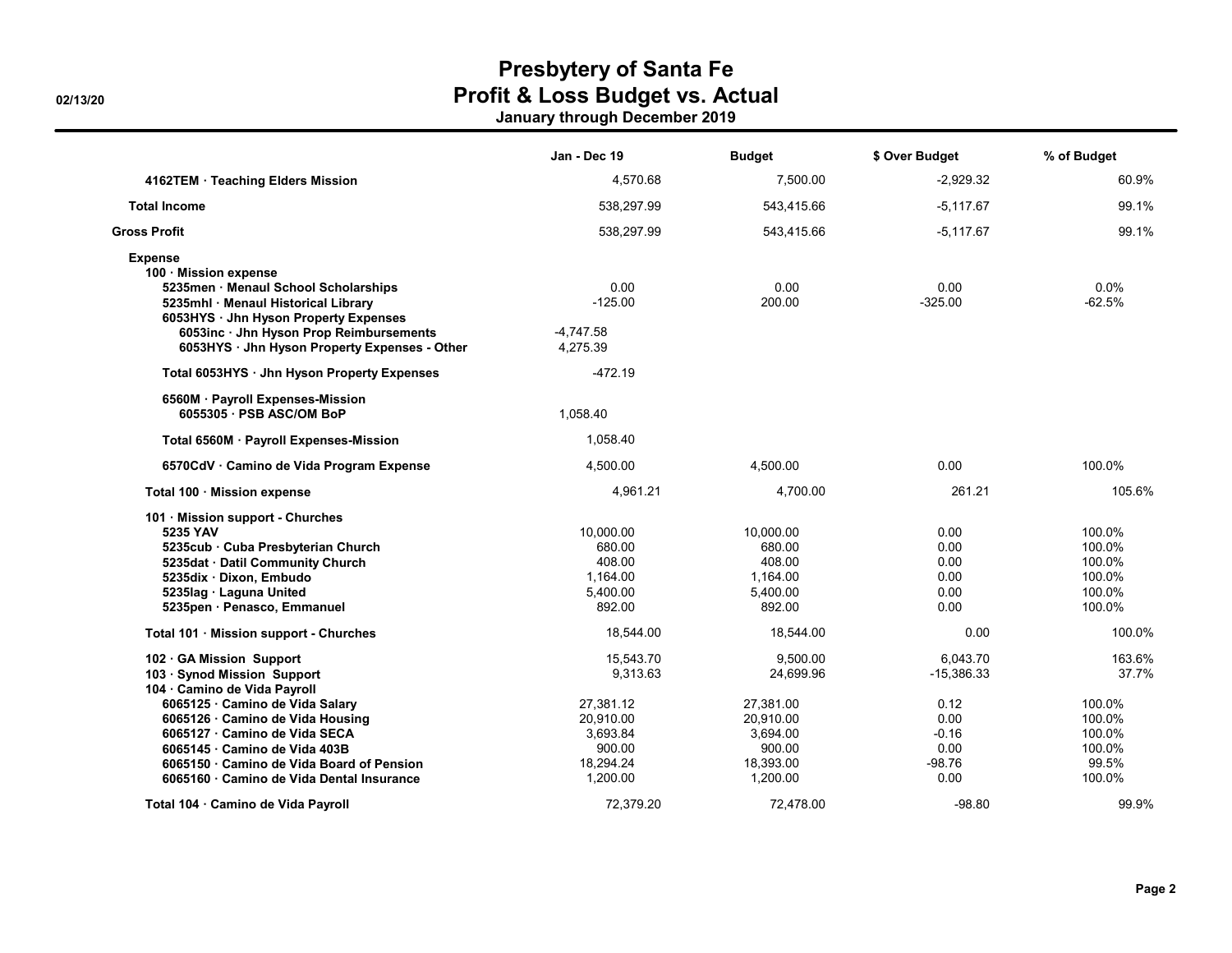|                                                                                                                                                                                                                                                                                                                                                                                                                                                                                                                                                                                                | Jan - Dec 19                                                                                                                                                                 | <b>Budget</b>                                                                                                                                              | \$ Over Budget                                                                                                                                                               | % of Budget                                                                                                          |
|------------------------------------------------------------------------------------------------------------------------------------------------------------------------------------------------------------------------------------------------------------------------------------------------------------------------------------------------------------------------------------------------------------------------------------------------------------------------------------------------------------------------------------------------------------------------------------------------|------------------------------------------------------------------------------------------------------------------------------------------------------------------------------|------------------------------------------------------------------------------------------------------------------------------------------------------------|------------------------------------------------------------------------------------------------------------------------------------------------------------------------------|----------------------------------------------------------------------------------------------------------------------|
| 105 · CdV Yela Professional Exp<br>6573 · Camino de Vida Mileage/Travel<br>6576 Camino de Vida Continuing Ed<br>6577 · Camino de Vida Professional Exp                                                                                                                                                                                                                                                                                                                                                                                                                                         | 2,656.40<br>914.83<br>997.15                                                                                                                                                 | 1.800.00<br>1,250.00<br>1,800.00                                                                                                                           | 856.40<br>$-335.17$<br>$-802.85$                                                                                                                                             | 147.6%<br>73.2%<br>55.4%                                                                                             |
| Total 105 · CdV Yela Professional Exp                                                                                                                                                                                                                                                                                                                                                                                                                                                                                                                                                          | 4.568.38                                                                                                                                                                     | 4.850.00                                                                                                                                                   | $-281.62$                                                                                                                                                                    | 94.2%                                                                                                                |
| 106 Youth<br>6053595 · Triennium Savings<br>6053yth · Youth Program                                                                                                                                                                                                                                                                                                                                                                                                                                                                                                                            | 0.00<br>805.77                                                                                                                                                               | 2,000.00<br>2,000.00                                                                                                                                       | $-2,000.00$<br>$-1,194.23$                                                                                                                                                   | $0.0\%$<br>40.3%                                                                                                     |
| Total 106 · Youth                                                                                                                                                                                                                                                                                                                                                                                                                                                                                                                                                                              | 805.77                                                                                                                                                                       | 4,000.00                                                                                                                                                   | $-3,194.23$                                                                                                                                                                  | 20.1%                                                                                                                |
| 107 · Salaries<br>6055606 YAV Continuing Ed<br>6010110 · Cleaning Person Salary<br>6010136 Financial Assistant<br>6020137 · Social Media Coordinator<br>6036 · Employer Share Payroll Taxes<br>6055500 · Administrator Salary<br>6055505 · Administrator Board of Pensions<br>6055510 Administrator Medical<br>6055520 · AdministratTravel&Prof Expenses<br>6055525 · Administrator Continuing Ed<br>6055540 · Administrative assistant<br>6055600 · YAV/Youth Coordinator Salary<br>6055601 · YAV/Youth Health Insurance<br>6055609 · YAV Intern payroll<br>6055611 · YAV Coordinator Mileage | 1,505.65<br>4,440.00<br>10,900.00<br>3,006.00<br>10,937.83<br>41,866.75<br>11.547.22<br>476.22<br>188.57<br>0.00<br>14,137.00<br>36.750.00<br>1,516.64<br>15,300.00<br>76.56 | 4,907.00<br>8,000.00<br>5,000.00<br>13,500.00<br>48,225.00<br>20.663.00<br>500.00<br>2,500.00<br>300.00<br>15,000.00<br>36.750.00<br>2,688.00<br>20,310.00 | $-467.00$<br>2,900.00<br>$-1,994.00$<br>$-2,562.17$<br>$-6,358.25$<br>$-9.115.78$<br>$-23.78$<br>$-2,311.43$<br>$-300.00$<br>$-863.00$<br>0.00<br>$-1.171.36$<br>$-5,010.00$ | 90.5%<br>136.3%<br>60.1%<br>81.0%<br>86.8%<br>55.9%<br>95.2%<br>7.5%<br>$0.0\%$<br>94.2%<br>100.0%<br>56.4%<br>75.3% |
| 6055613 · YAV/Youth Coord Benefit<br>6560000 · Payroll Expenses-work comp fee                                                                                                                                                                                                                                                                                                                                                                                                                                                                                                                  | 4,682.47<br>398.46                                                                                                                                                           | 9,338.99<br>200.00                                                                                                                                         | $-4,656.52$<br>198.46                                                                                                                                                        | 50.1%<br>199.2%                                                                                                      |
| Total 107 · Salaries                                                                                                                                                                                                                                                                                                                                                                                                                                                                                                                                                                           | 157,729.37                                                                                                                                                                   | 187,881.99                                                                                                                                                 | $-30,152.62$                                                                                                                                                                 | 84.0%                                                                                                                |
| 108 ABQ YAV<br>6055606 · YAV Expenses                                                                                                                                                                                                                                                                                                                                                                                                                                                                                                                                                          |                                                                                                                                                                              |                                                                                                                                                            |                                                                                                                                                                              |                                                                                                                      |
| 6055606 YAV - 1 on 1<br>6055606 YAV Admin                                                                                                                                                                                                                                                                                                                                                                                                                                                                                                                                                      | 778.15<br>1,017.56                                                                                                                                                           | 924.97<br>2,499.97                                                                                                                                         | $-146.82$<br>$-1,482.41$                                                                                                                                                     | 84.1%<br>40.7%                                                                                                       |
| 6055606 YAV Community Days<br>6055606 YAV Contingency                                                                                                                                                                                                                                                                                                                                                                                                                                                                                                                                          | 2,600.91<br>489.69                                                                                                                                                           | 2,749.99<br>249.97                                                                                                                                         | $-149.08$<br>239.72                                                                                                                                                          | 94.6%<br>195.9%                                                                                                      |
| 6055606 YAV Housing<br>6055606 YAV Orientation<br>6055606 YAV Program                                                                                                                                                                                                                                                                                                                                                                                                                                                                                                                          | 10,650.00<br>1,015.68<br>188.99                                                                                                                                              | 11,687.52<br>249.97                                                                                                                                        | $-1.037.52$<br>765.71                                                                                                                                                        | 91.1%<br>406.3%                                                                                                      |
| 6055606 YAV Program Curriculum<br>6055606 YAV Retreats<br>6055606 YAV Travel to Site                                                                                                                                                                                                                                                                                                                                                                                                                                                                                                           | 111.96<br>3,250.47<br>750.00                                                                                                                                                 | 337.50<br>3,850.02<br>624.97                                                                                                                               | $-225.54$<br>$-599.55$<br>125.03                                                                                                                                             | 33.2%<br>84.4%<br>120.0%                                                                                             |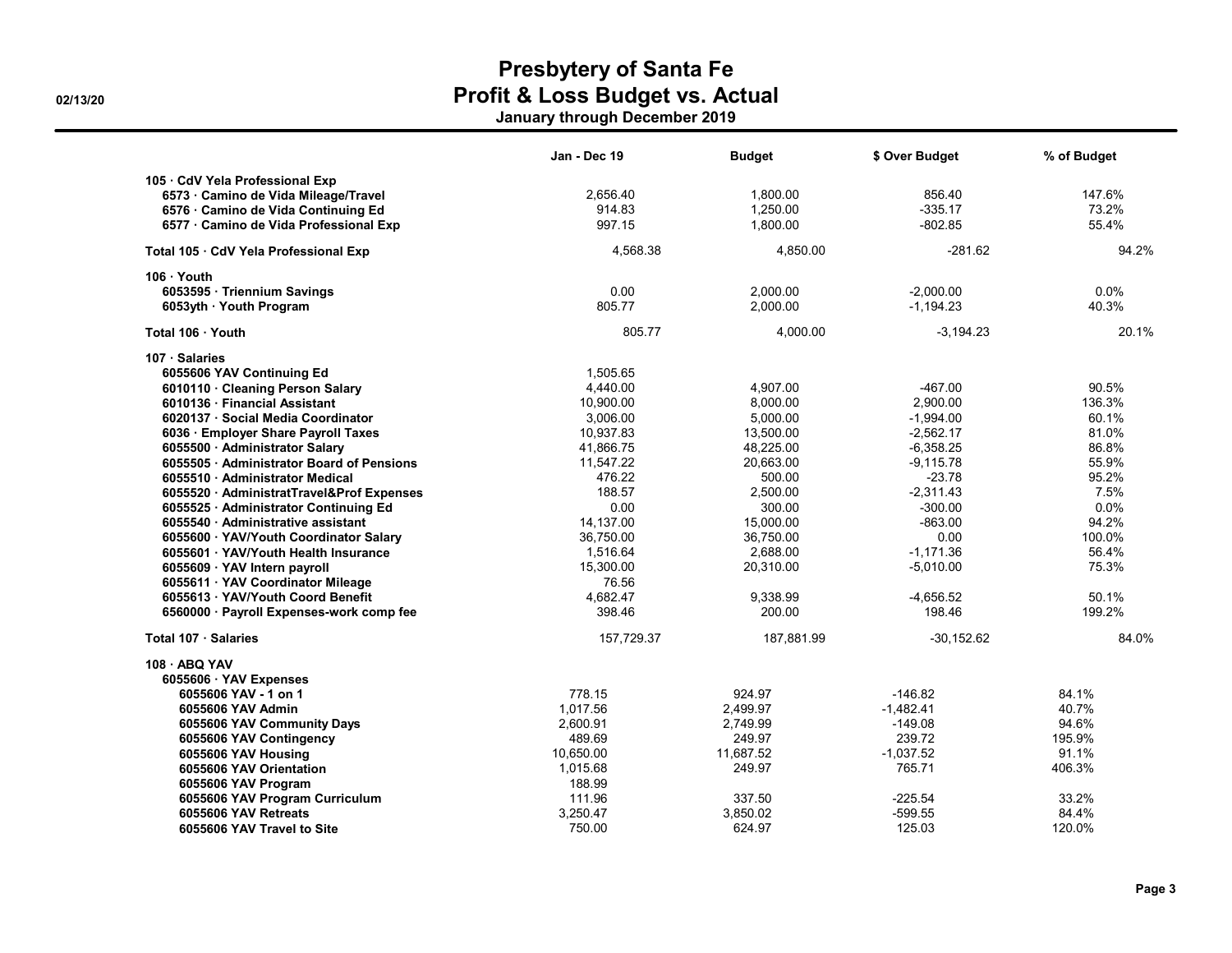|                                                                   | Jan - Dec 19       | <b>Budget</b> | \$ Over Budget | % of Budget |
|-------------------------------------------------------------------|--------------------|---------------|----------------|-------------|
| 6056506 YAV Spiritual Direction<br>6055606 · YAV Expenses - Other | 220.00<br>9,636.78 | 549.97        | $-329.97$      | 40.0%       |
| Total 6055606 · YAV Expenses                                      | 30.710.19          | 23.724.85     | 6.985.34       | 129.4%      |
| 6055610 · YAV Pension                                             | 1,749.84           |               |                |             |
| Total 108 - ABQ YAV                                               | 32,460.03          | 23,724.85     | 8,735.18       | 136.8%      |
| 200 · Per Capita Expense                                          |                    |               |                |             |
| 2410ssw · per capita to Synod                                     | 30.990.00          | 30.990.00     | 0.00           | 100.0%      |
| 2470ga · per capita to GA                                         | 46,226.75          | 46,226.76     | $-0.01$        | 100.0%      |
| 5210nmc NM Conf of Churches Dues                                  | 2,000.00           | 2,000.00      | 0.00           | 100.0%      |
| 6053gov · Meetings of Presbytery                                  | 7,742.96           | 10,000.00     | $-2,257.04$    | 77.4%       |
| 6053tf · Task Force(Council Appoint) Exp                          | 237.12             |               |                |             |
| 6080stf · Accounting Supervisor                                   | 970.88             |               |                |             |
| 6560PC · Payroll Expenses                                         |                    |               |                |             |
| 6036115 COM Consultant                                            | 8,760.00           | 8,750.00      | 10.00          | 100.1%      |
| 6055221 Stated Clerk-Salary                                       | 16.800.00          | 16.800.00     | 0.00           | 100.0%      |
| 6055223 · SC Travel & Prof Expenses                               | 1,121.19           | 2,000.00      | $-878.81$      | 56.1%       |
| 6055224 Chaplain                                                  | 4,500.00           | 4,500.00      | 0.00           | 100.0%      |
| 6055229 · Expenses Coordinator/Consultant                         | 2,645.00           | 5,000.00      | $-2,355.00$    | 52.9%       |
| Total 6560PC · Payroll Expenses                                   | 33,826.19          | 37,050.00     | $-3,223.81$    | 91.3%       |
| Total 200 · Per Capita Expense                                    | 121,993.90         | 126,266.76    | $-4,272.86$    | 96.6%       |
| 201 · Admin/Office Expense                                        |                    |               |                |             |
| 5015adm · Audit Expense                                           | 4,647.09           | 6.500.00      | $-1,852.91$    | 71.5%       |
| 5047adm · Equipment Repairs/Maintenance                           | 725.61             | 0.00          | 725.61         | 100.0%      |
| 5061adm · Insurance                                               | $-239.00$          | 5,500.00      | $-5,739.00$    | $-4.3%$     |
| 5091adm Office Rent                                               | 7.200.00           | 7,200.00      | 0.00           | 100.0%      |
| 5129adm · Office Expenses & Supplies                              | 6,822.47           | 5,500.00      | 1,322.47       | 124.0%      |
| 5130adm · Legal Fees                                              | 10.00              | 2,000.00      | $-1,990.00$    | 0.5%        |
| 5131adm · Internet Cafes                                          | 125.08             | 0.00          | 125.08         | 100.0%      |
| 5143adm · Telephone                                               | 3,598.15           | 3,700.00      | $-101.85$      | 97.2%       |
| 5144adm ISP & Website                                             | 480.61             | 1.500.00      | $-1,019.39$    | 32.0%       |
| 5310erf · Equipment Replacement Fund                              | 0.00               | 2,500.00      | $-2,500.00$    | 0.0%        |
| 6022 · Workers Compensation Insurance                             | 3,070.00           | 1,600.00      | 1,470.00       | 191.9%      |
| 201 · Admin/Office Expense - Other                                | 40.19              |               |                |             |
| Total 201 · Admin/Office Expense                                  | 26.480.20          | 36.000.00     | $-9.519.80$    | 73.6%       |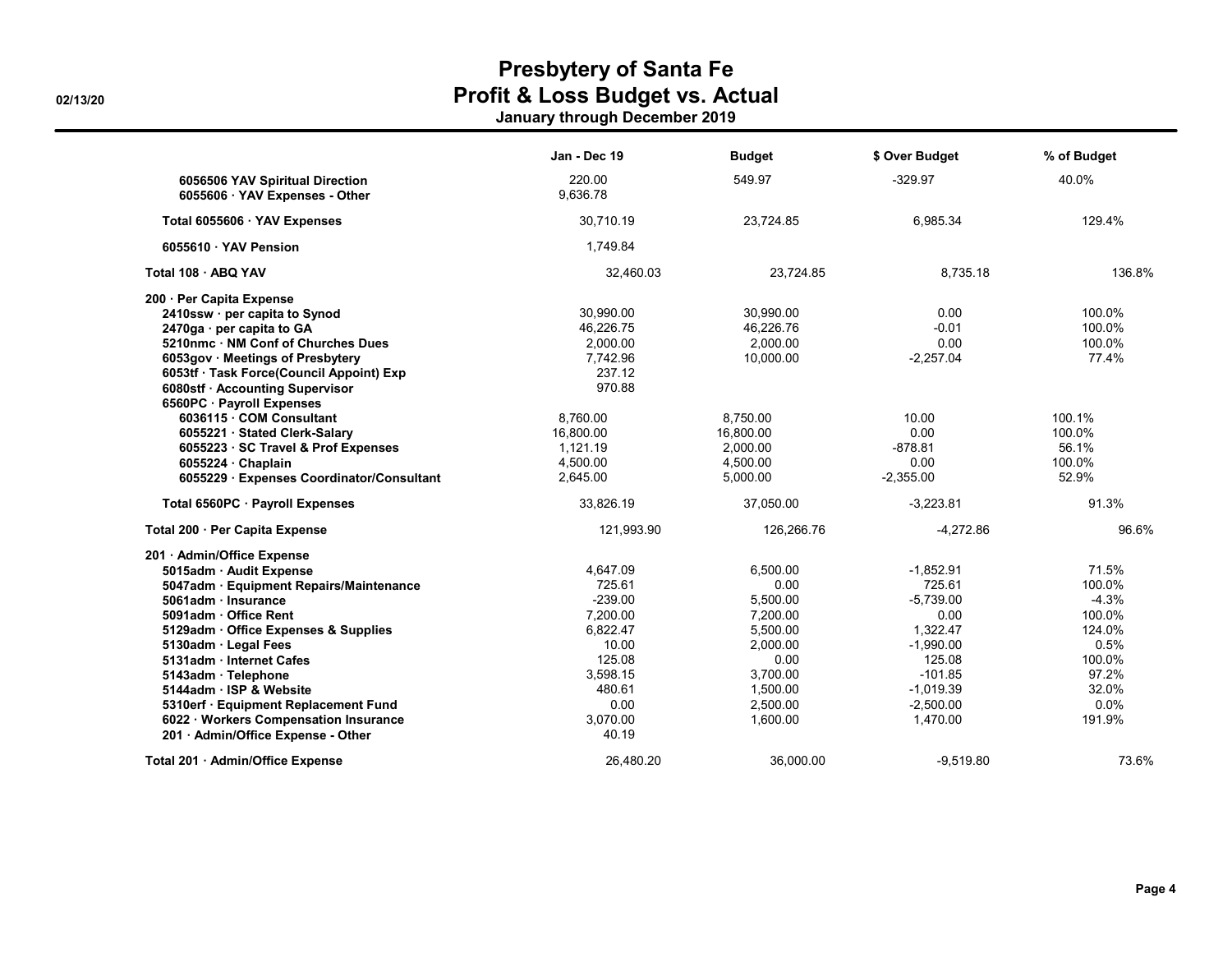|                                                                                                | Jan - Dec 19       | <b>Budget</b> | \$ Over Budget | % of Budget |
|------------------------------------------------------------------------------------------------|--------------------|---------------|----------------|-------------|
| 202 Committees                                                                                 |                    |               |                |             |
| 5132adm · Communication Advisory Team                                                          | 641.99             | 250.00        | 391.99         | 256.8%      |
| 6053cfp · F&P Committee Expense                                                                | 0.00               | 200.00        | $-200.00$      | 0.0%        |
| 6053com · Committee on Ministry Expense                                                        | 5,763.13           | 7,000.00      | $-1,236.87$    | 82.3%       |
| 6053cor · Committee on Rep/Participation                                                       | 0.00               | 200.00        | $-200.00$      | 0.0%        |
| 6053cpm · CPM/CLP Committee Expenses                                                           | 8.17               | 1,000.00      | $-991.83$      | 0.8%        |
| 6053CT Coordinating Team                                                                       | 290.92             | 1,500.00      | $-1,209.08$    | 19.4%       |
| 6053ENC Education Network Committee                                                            |                    |               |                |             |
| 6053DP · Disaster Preparedness                                                                 | $-233.04$          |               |                |             |
| 6053ENC · Education Network Committee - Other                                                  | 2,494.45           | 4,000.00      | $-1,505.55$    | 62.4%       |
| Total 6053ENC Education Network Committee                                                      | 2,261.41           | 4,000.00      | $-1,738.59$    | 56.5%       |
| 6053GAC GA Commissioner Expenses                                                               | 0.00               | 2,000.00      | $-2,000.00$    | 0.0%        |
| 6053LT · Leadership Team                                                                       | 37.60              | 200.00        | $-162.40$      | 18.8%       |
| 6053MNC · Mission Network Committee                                                            | 3,029.75           | 4,000.00      | $-970.25$      | 75.7%       |
| 6053mod · Moderator/Mod-elect Expenses                                                         | 1,310.49           | 1,000.00      | 310.49         | 131.0%      |
| 6053PC · Personnel Committee                                                                   | 0.00               | 750.00        | $-750.00$      | 0.0%        |
| 6053pic · Permanent Judicial Commission                                                        | 0.00               | 200.00        | $-200.00$      | 0.0%        |
| 6053ttf · Presbytery Task Force                                                                | 727.53             | 4,000.00      | $-3,272.47$    | 18.2%       |
| 6053WNC · Worship Networking Committee                                                         | 840.00             | 2,000.00      | $-1,160.00$    | 42.0%       |
| Total 202 · Committees                                                                         | 14,910.99          | 28,300.00     | $-13,389.01$   | 52.7%       |
| 4001 · Reconciliation Discrepancies                                                            | $-0.66$            |               |                |             |
| <b>Total Expense</b>                                                                           | 479,689.72         | 540,945.56    | $-61,255.84$   | 88.7%       |
| <b>Net Ordinary Income</b>                                                                     | 58,608.27          | 2,470.10      | 56,138.17      | 2.372.7%    |
| <b>Other Income/Expense</b><br><b>Other Income</b><br>4080 Other Income                        |                    |               |                |             |
| 4080gds · Inkind donation                                                                      | 0.00               |               |                |             |
| Total 4080 Other Income                                                                        | 0.00               |               |                |             |
| 4083000 Interest Earned<br>4083400 · Interest Earned-PILP<br>4083000 · Interest Earned - Other | 5,423.29<br>142.99 |               |                |             |
| Total 4083000 · Interest Earned                                                                | 5.566.28           |               |                |             |